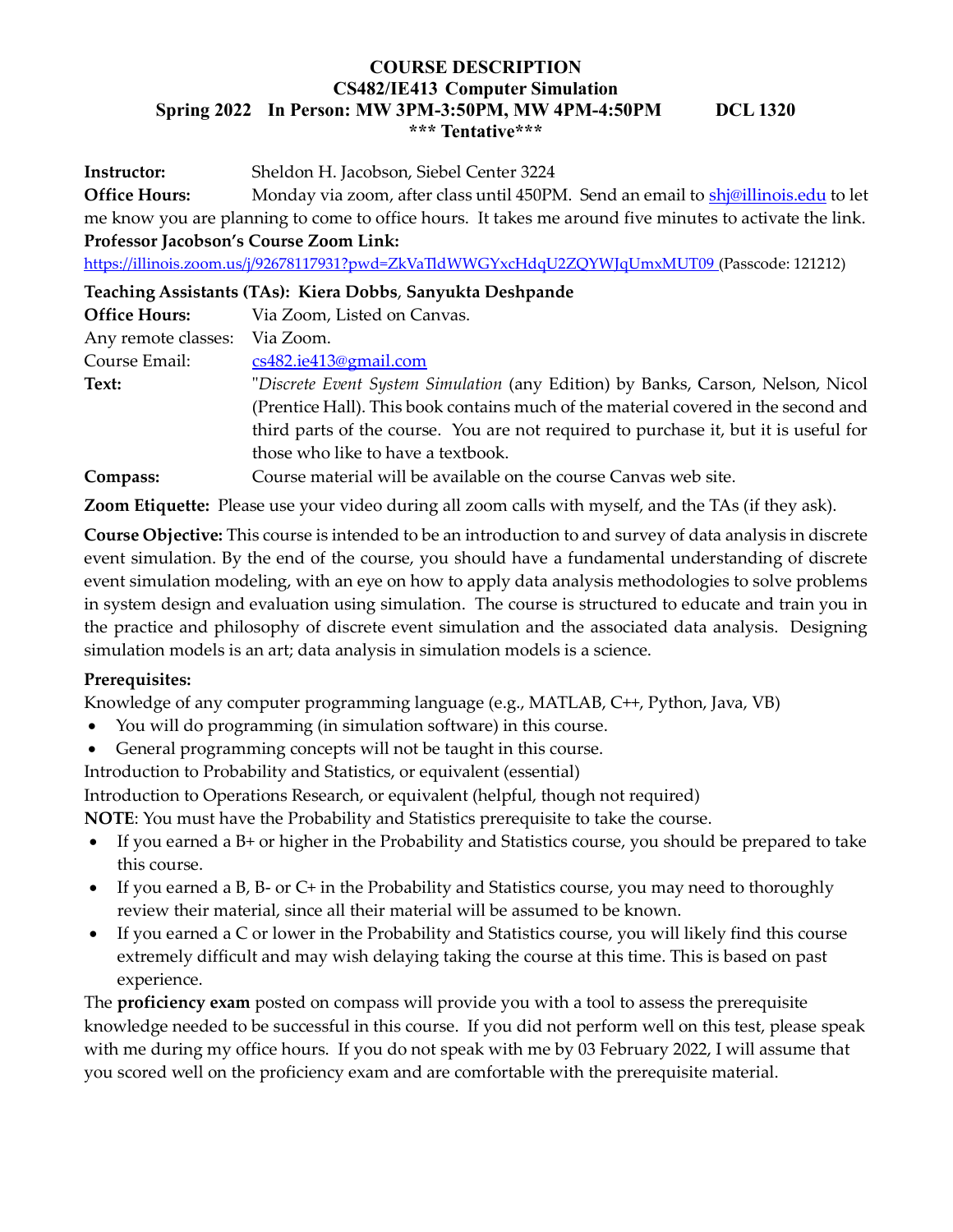ISE Undergraduates: The ISE department has created a simpler version of this course for IE undergraduates (IE 398-CV) who are not prepared for a rigorous course on simulation modeling and analysis.

| <b>General Topics:</b> | System and Simulation Modeling                                               | $(4-5$ weeks) |
|------------------------|------------------------------------------------------------------------------|---------------|
|                        | Generation and Data Analysis of Random Numbers                               | $(3-4$ weeks) |
|                        | Statistical Analysis of Simulation Output Data                               | $(3-4$ weeks) |
|                        | See the end of this syllabus for a more detailed breakdown of course topics. |               |

Groups: Your assignments and final project will be done in groups of one, two, or three, which you are responsible for forming on your own. Send an email to  $cs482$  ie413@gmail.com with a list of your group members, including NetIDs, no later than 2:59:59 p.m. CST, 2 February 2022, and CC all group members. If we do not receive an email from you by this date/time with all the requisite information, then by default you will work on your own. Each group member is responsible for the well-being of their group activities, for finding a way to work with the other members in their group, and for any document(s) that they submit or presentations that they make. Therefore, be involved to avoid unexpected surprises. Also, if information is obtained that the effort made by a group member is problematic, differential grades may be assigned for the assignments and/or the project. If one or more group members drop the course, the remaining group member(s) will constitute the group.

Group Pivot: After the third assignment, you can choose to leave your group. This decision should be communicated to the TAs and your other group member(s) no later than 2:59:59PM CST, 28 February 2021 (via email to cs482.ie413@gmail.com, and CC the remaining group members). If you leave your group, you will work alone on the fourth and fifth assignments and the project.

Course Project: There is a final course project worth 35% of your final grade. Your project group is responsible for designing its own project. Submit a one-page summary of your proposal for approval (the sooner the better) via email to cs482.ie413@gmail.com. Do not begin your project until it has been approved. Allow up to one week for your project to be approved. The final project submission must be submitted on Canvas no later than 2:59:59 p.m. CST, 23 April 2022. Follow the project guideline sheet to prepare your project final report and to create a YouTube video of your project. Note the late policy for the final project submission on the project guideline sheet (which will be posted on Compass). The project can be done with any computer language or simulation software package.

**Assignments:** You will be given five assignments during the semester (with the  $n<sup>th</sup>$  assignment worth  $n%$  towards your final grade,  $n = 1,2,3,4,5$ ). You should do the homework assignments in the same group as your project group and prepare one assignment for the entire group (note the Group Pivot described above). You must prepare all your assignments during the semester with this group. Assignments must be received by 2:59:59 p.m. CST on the designated due dates and should be submitted on Canvas; late assignments cannot be accepted, under any circumstances and for any reason. When a simulation is required in an assignment, you may use any computer language or simulation software package.

Exams: There will be two exams (the first exam will be in early March, the second exam will be held in April.) There will be no final exam during the final exam period. Each exam will be weighted 25% towards your final grade. Exams will only be given during the designated time windows.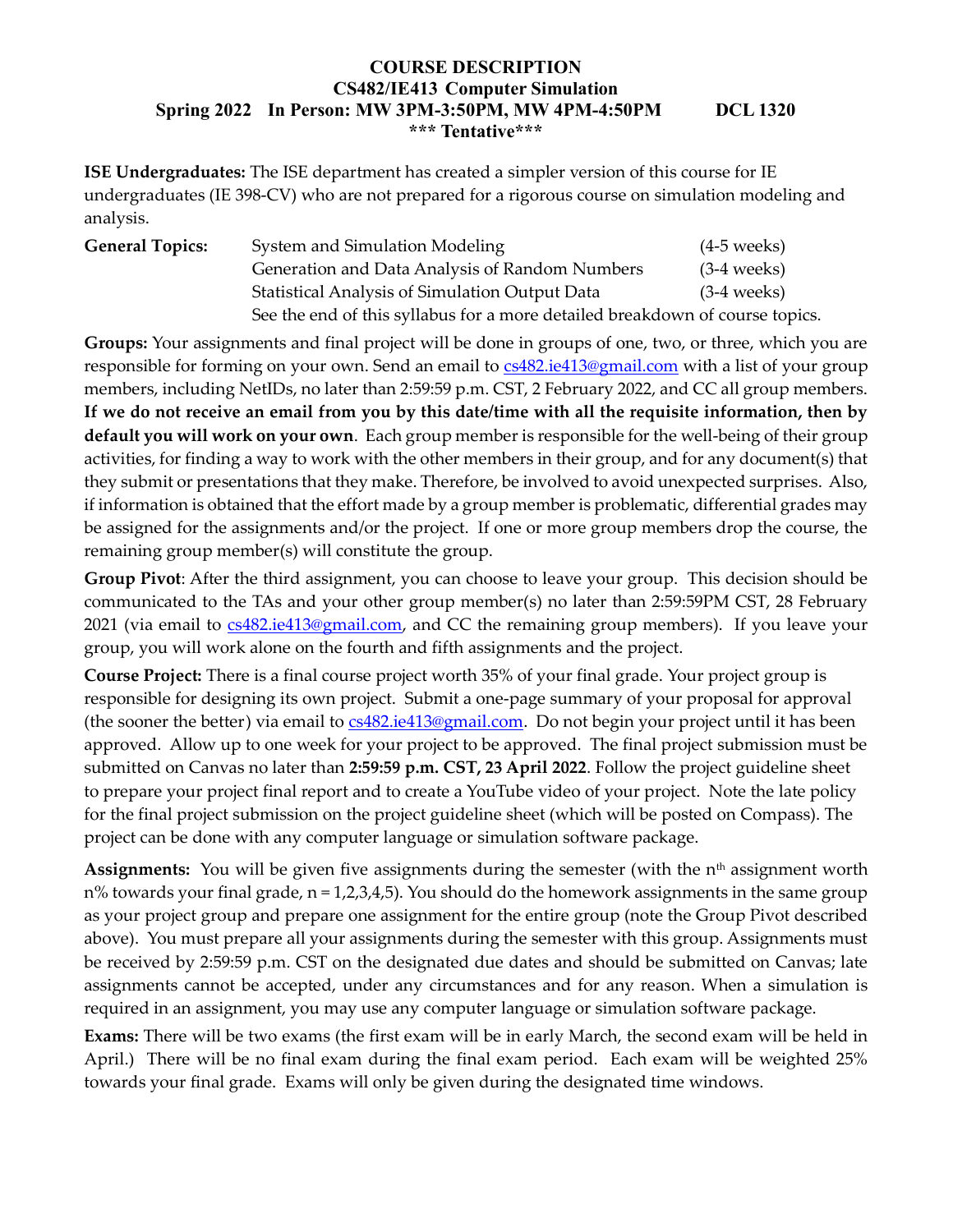If you feel that you deserve additional credit on your exam, write an explanation on separate pieces of paper where and why you deserve more points, how many additional points you deserve, and return the explanation, with your exam, to the course email address given above within 48 hours of when the exam is first returned. Note that if you hand your exam back to be regraded, return the entire exam, since the entire exam may be regraded, including the questions that you specifically asked to be regraded. Exams should not be altered or written on once returned to you. Any alterations of an exam handed back for regrade may result in penalties.

If you miss both exams, you will earn a failing grade in the course.

If you miss one exam, the points for the missed exam(s) will be added to your project grade. This means that if you miss one exam, your project with be worth 60% of your final grade. If you exercise this option, you must also complete the project by yourself (with the remaining group members completing their project together on their own). You can continue to submit any remaining assignments with your group.

Final Grades: Final grades are determined based on absolute breakpoints (there is no curving): Undergraduate students:

86%->100% =A range, 74%->85.999% =B range, 67%->73.999% =C range, 60%->66.999% =D range

# Graduate students:

86%->100% = A range, 74%->85.999% = B range, 67%->73.999% = C range.

 A final total score below 60% will earn a failing grade in the course for undergraduate students, and below 67% will earn a failing grade in the course for graduate students.

Classes Times: In-person lectures may be as much as 90 minutes. Lab sessions devoted to the simulation software will be held throughout the semester during lecture times.

Graduate students (4 credits) versus undergraduate students (3 credits): Graduate students may have additional questions on one or both of their exams.

COVID-19: All appropriate nonmedical countermeasures will be practiced during lectures. This includes students seated in class with appropriate spacing, and face coverings worn at all times, covering both your mouth and nose. Food and beverages are not permitted during the lectures. If you must consume any food or liquid, please exit the lecture hall to do so. When entering and exiting the lecture hall, remain cognizant of spacing between yourself and others.

# From the University:

"Following University policy, all students are required to engage in appropriate behavior to protect the health and safety of the community, including wearing a facial covering properly, maintaining social distance (at least 6 feet from others at all times), disinfecting the immediate seating area, and using hand sanitizer. Students are also required to follow the campus COVID-19 testing protocol. Students who feel ill must not come to class. In addition, students who test positive for COVID-19 or have had an exposure that requires testing and/or quarantine must not attend class. The University will provide information to the instructor, in a manner that complies with privacy laws, about students in these latter categories. These students are judged to have excused absences for the class period and should contact the instructor via email about making up the work.

Students who fail to abide by these rules will first be asked to comply; if they refuse, they will be required to leave the classroom immediately. If a student is asked to leave the classroom, the noncompliant student will be judged to have an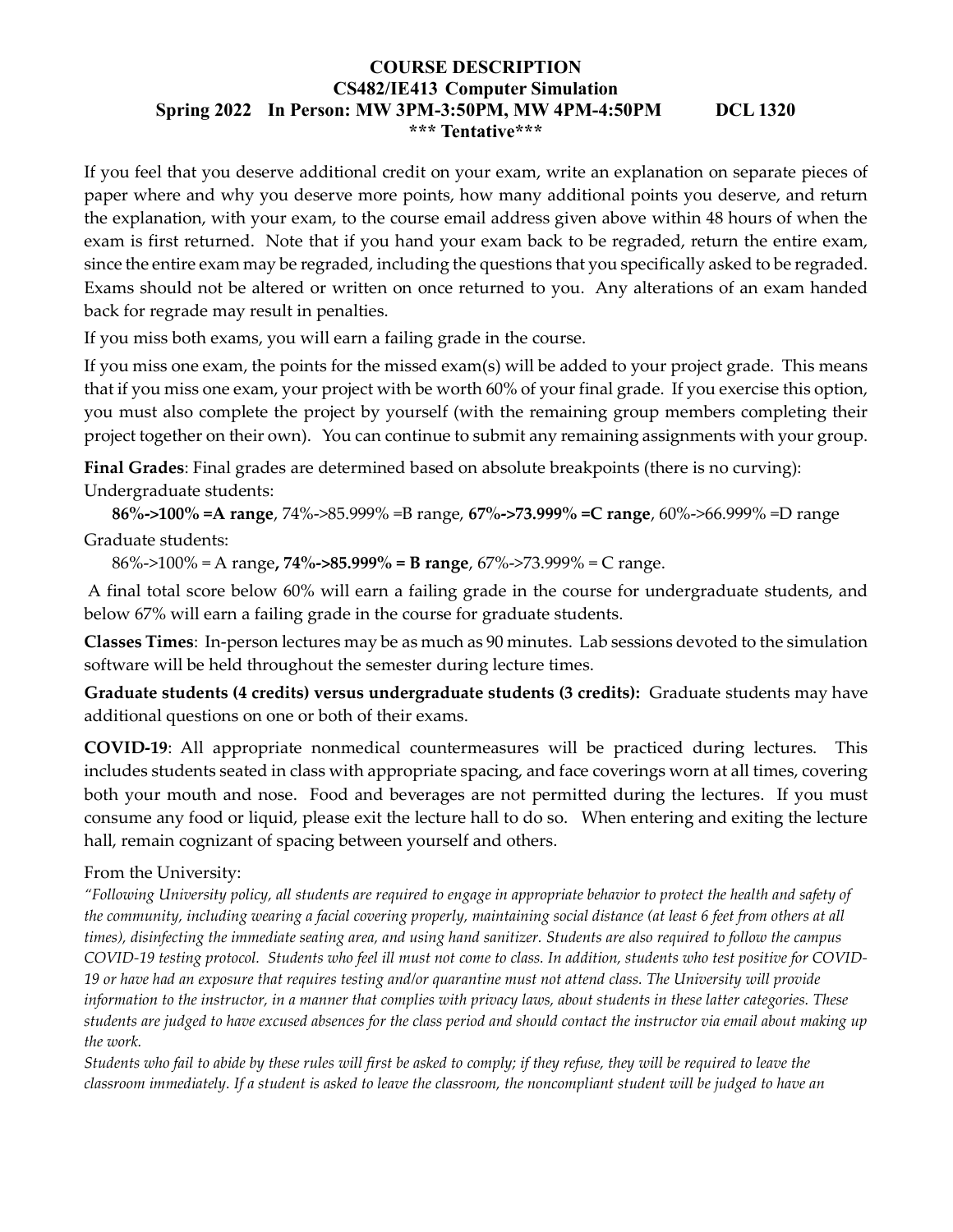unexcused absence and reported to the Office for Student Conflict Resolution for disciplinary action. Cumulation of noncompliance complaints against a student may result in dismissal from the University.

Diminished mental health, including significant stress, mood changes, excessive worry, substance/alcohol abuse, or problems with eating and/or sleeping can interfere with optimal academic performance, social development, and emotional wellbeing. The University of Illinois offers a variety of confidential services including individual and group counseling, crisis intervention, psychiatric services, and specialized screenings at no additional cost. If you or someone you know experiences any of the above mental health concerns, it is strongly encouraged to contact or visit any of the University's resources provided below. Getting help is a smart and courageous thing to do -- for yourself and for those who care about you.

Counseling Center: 217-333-3704, 610 East John Street Champaign, IL 61820 McKinley Health Center:217-333-2700, 1109 South Lincoln Avenue, Urbana, Illinois 61801"

Class Attendance: You are not required to attend lectures, either in-person or virtually. Experience has shown that students who stay engaged also perform better in the course. Also, stay tuned-in to the Canvas course page for announcements.

Cell Phones: As a courtesy to others, during in-person lectures, please put your cell phone in silence mode or off during all classes, to limit disruptions that affect other students.

## General Comments:

- Lectures do not match the book and its presentation very closely. There are a number of concepts covered in the book that I will not cover, and vice versa. Therefore, it is in your best interest to attend, since you will be responsible for all the material covered in the lectures.
- Do not leave the final project until just before it is due. As material is covered in the course, you will incorporate this information into your project sequentially. This hands-on experience with a comprehensive simulation model will make understanding the course material much easier.
- The work you hand in on your exams should be your work alone. The work that you hand in as part of a group should be the group's work alone. Any violations of this policy will result in penalties for all individuals involved, even if they are not aware of such activities.
- If you are having problems with the course, come and discuss the situation with me as soon as possible. It is very difficult to find solutions in mid-April, while feasible plans can be identified in early February.
- Students requiring DRES accommodations: Please contact me no later than 7 February 2022 to discuss your situation. If I do not hear from you within this time frame, I will assume that you do not require any extra accommodations and have chosen to opt out of any such accommodations.
- The exams are designed to test your understanding of simulation concepts, while the assignments and final project provide you with the experience to perform hands-on simulation modeling and data analysis. Therefore, the best way to prepare for exams is to follow what is being presented in the lectures, work through the assignments and the project example, and listen to what I emphasize.
- If the material seems too abstract or unrelated to the real-world, then I have probably forgotten to tell you something. Ask where or how the material can be applied.
- Discrete event simulation is typically applied in manufacturing and queueing-like systems, such as those found in the service, telecommunication, computer networking, or transportation industries; examples of these types will be used.
- Have fun! Simulation is an open-ended discipline. You can make it as interesting as you choose.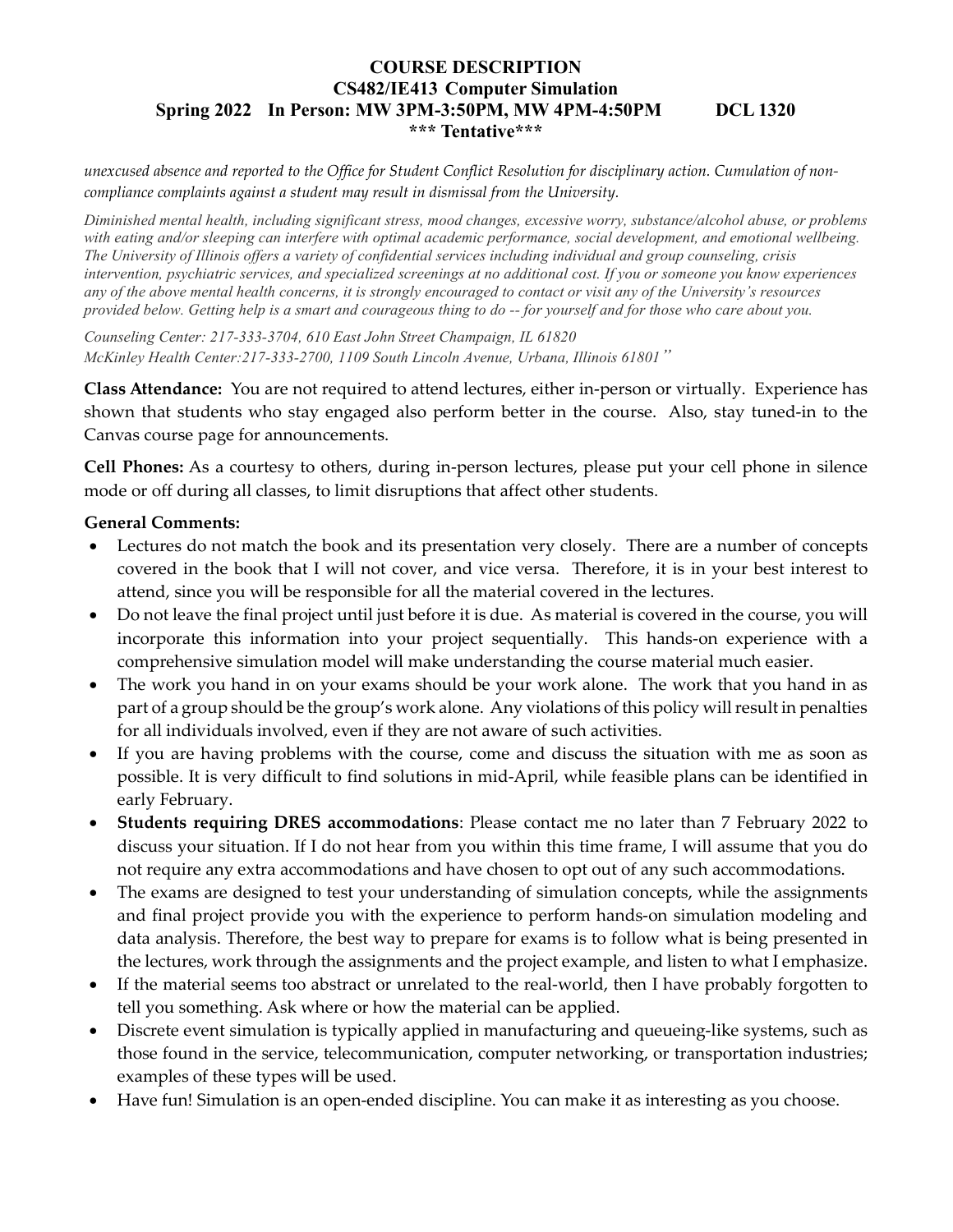## TOPICS TO BE COVERED

General Introduction to Simulation (3 Hours):

- Why simulate?
- Steps in a simulation study
- Definitions (system, entities, attributes, hierarchy, laws, policies, ...)
	- (Objectives: \* Identify when and where to use simulation
		- \* Explain the steps in a simulation study
		- \* Identify the components of simulated systems)

Discrete Event Simulation Models (6 Hours):

- Events, states
- Structure of simulation programs, linked lists, event list management
- Model validation and verification
- Simultaneous events and event priorities
- Dynamic versus static models
- Relation to queueing models
	- (Objectives: \* Identify the building blocks of simulation models
		- \* Describe how to build a simulation model
		- \* Describe how to execute a simulation model
		- \* Explain how to check the validity of a simulation model
		- \* Explain how to verify that simulation model code accurately represents the simulation model
		- \* Explain how to set event execution priorities
		- \* Explain the difference between dynamic and static models
		- \* Explain the relationship between simulation models and queuing models)

Event Graphs (5 Hours):

- Structure of event graphs (nodes, arcs)
- Event graph reduction
- Examples

(Objectives: \* Explain what an event graph is

- \* Construct event graphs of simulation models
- \* Explain how event graphs can be reduced)

Pseudo Random Number Generators and Data Analysis (PRNG) (5 Hours):

- Desirable properties, Bad and good methods
- Linear congruential generators (LCG)
- Analyzing PRNG data for uniformity and independence

(Objectives: \* Explain why PRNGs are needed in simulation models

- \* Describe and explain desirable properties of PRNGs
- \* Distinguish between good and bad PRNGs
- \* Construct good LCGs, and analyze their data to assess their quality
- \* Describe statistical tests for uniformity & independence, and apply such tests to data sets)

Non-Uniform Random Number Generation (5 Hours):